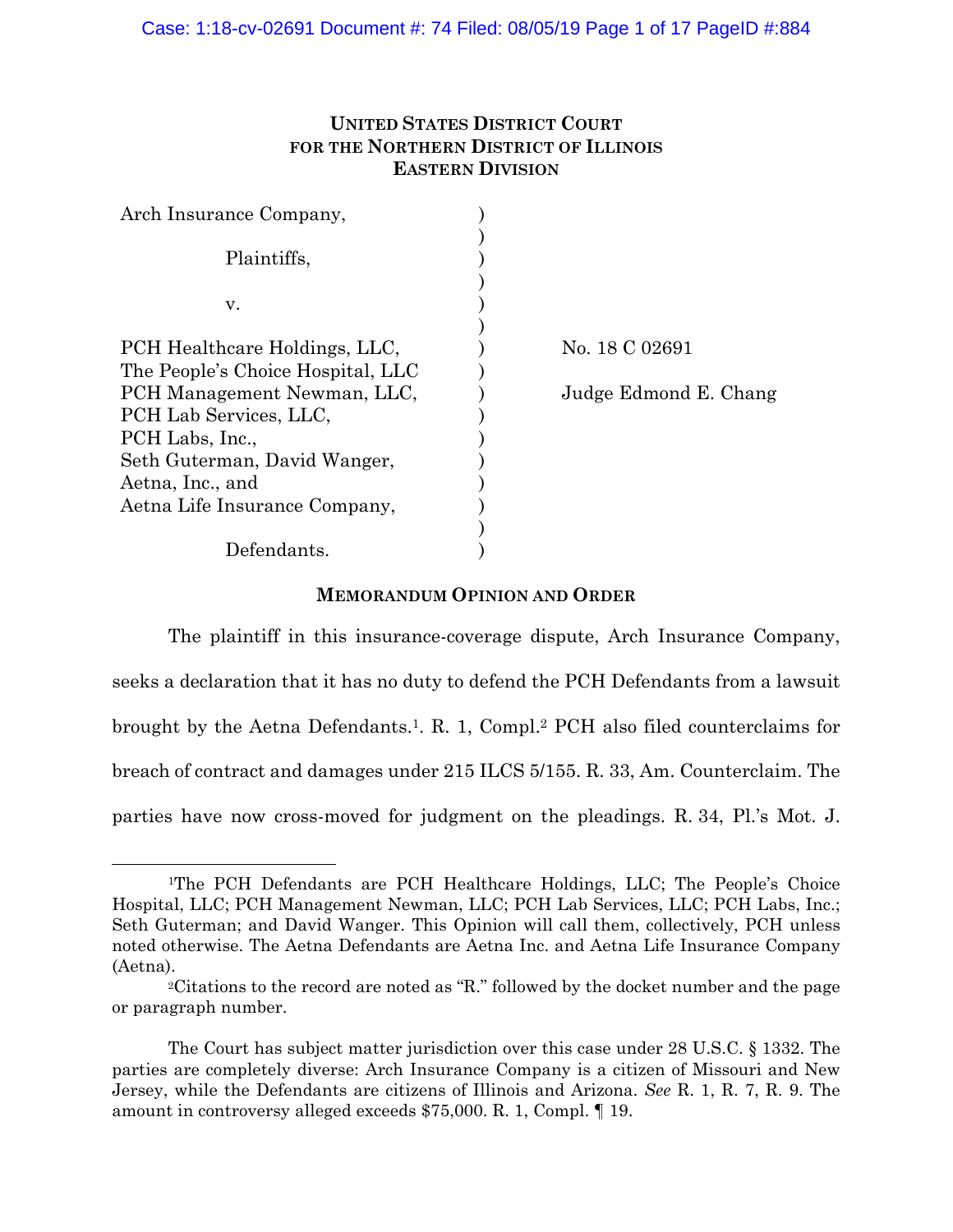Pleadings; R. 56, Def.'s Resp. and Cross-Mot. Arch has also moved to dismiss PCH's Counterclaim 2. R. 35, Mot. Dismiss. For the reasons explained below, Arch's motions for judgment on the pleadings and to dismiss are granted, and PCH's motion for judgment on the pleadings is denied.

# **I. Background**

In deciding each party's motion for judgment on the pleadings, the Court takes all well-pled allegations as true and draws all reasonable inferences in the nonmovant's favor. *Hayes v. City of Chi.*, 670 F.3d 810, 813 (7th Cir. 2012). So when the Court evaluates PCH's motion, Arch gets the benefit of reasonable inferences; conversely, when evaluating Arch's motion, the Court gives PCH the benefit of the doubt.

### **A. The Underlying Complaint**

In September 2017, Aetna filed a complaint against the PCH Defendants in the United States District Court for the Eastern District of Pennsylvania. *See* R. 1-2, Compl. Exh. 2, Underlying Compl. The complaint included claims under the Racketeer Influenced and Corrupt Organizations Act (RICO), 18 U.S.C. § 1962, *et seq.*, as well as common law fraud, negligent misrepresentation, unjust enrichment, civil conspiracy, tortious interference, and equitable accounting. *See generally, id*.

 In that underlying complaint, Aetna alleged that the PCH Defendants created "an extensive health care billing fraud scheme through which they bilked Aetna, employers that sponsor health plans, and Aetna members out of more than \$21 million." Underlying Compl. ¶ 1. Aetna's theory is that the PCH Defendants caused Aetna to overpay for laboratory tests and services at hospitals that PCH managed.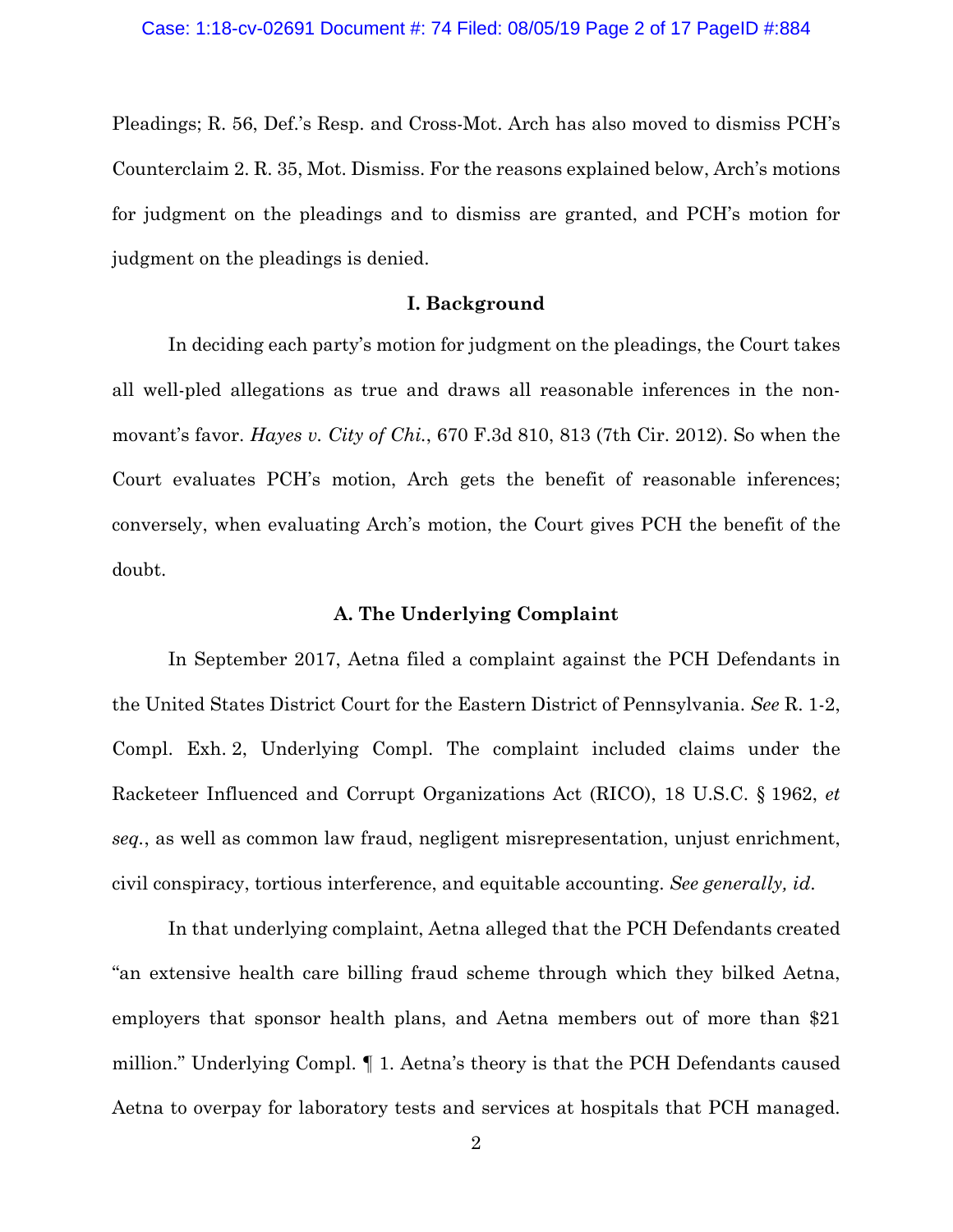#### Case: 1:18-cv-02691 Document #: 74 Filed: 08/05/19 Page 3 of 17 PageID #:884

*Id*. If 2. PCH allegedly did this by taking advantage of the hospitals' agreements with Aetna, under which Aetna had agreed to pay higher-than-usual prices for laboratory services conducted *at the hospital*. *Id*. But instead of having the hospitals conduct the tests (as required for the higher prices Aetna had agreed to), PCH had the tests performed at out-of-network laboratories that would usually have commanded a lower rate from Aetna. *Id*. PCH then billed Aetna at the higher rate without disclosing the fact that the tests had been outsourced. *Id*.

But, Aetna is not the only entity that has sued PCH for damages incurred as a result of the alleged scheme. One of the hospitals that PCH managed, and which was implicated in the scheme Aetna alleges, was Newman Memorial Hospital. Underlying Compl. ¶ 2. Before Aetna filed its lawsuit, Newman Memorial Hospital had also sued the very same set of defendants, "relating to the same alleged fraudulent billing scheme." Compl. ¶¶ 3, 37-47 ("Newman claimed, among other things, that the defendants submitted claims to private payors, including Aetna, under Newman's national provider identifier number for laboratory tests in violation of Newman's provider agreements with payors."); *see generally also* R. 1-3, Compl. Exh. 3, Second Am. Pet. in Newman Lawsuit. The Newman lawsuit was first filed on June 30, 2017. Compl. ¶ 37. The Second Amended petition in that case was served on PCH on August 7, 2017. *Id*. ¶ 38. Aetna specifically mentioned the Newman lawsuit in the underlying complaint in its own case against PCH. Underlying Compl. ¶¶ 141-143 (explaining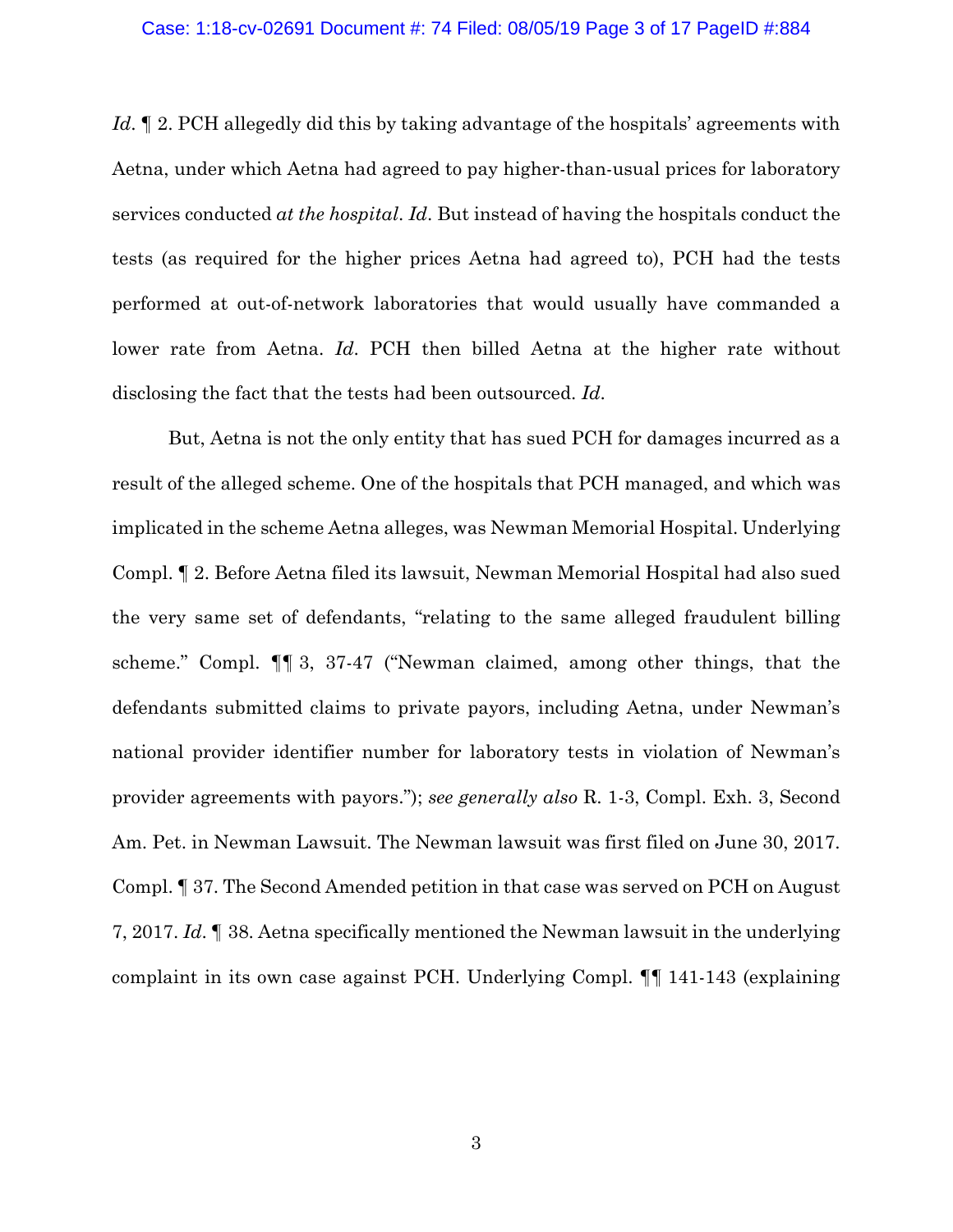### Case: 1:18-cv-02691 Document #: 74 Filed: 08/05/19 Page 4 of 17 PageID #:884

that "Newman recently filed suit against many of the Defendants" and describing many of the allegations in the Newman lawsuit).

# **B. The Insurance Policy**

PCH purchased the Arch policy at issue here for the policy period of September 11, 2017 to September 11, 2018. Compl. ¶ 21; R. 1-1, Compl. Exh. 1, Policy at 1. The Policy does not cover "claims arising from, based upon, or attributable to the same wrongful act" as claims that were first made before the policy period began. *See* Policy at 13.3 Also, the policy contains an explicit exclusion of any claim "arising from, based upon, or attributable to any … Wrongful Act specified in [a] prior demand, suit or proceeding or any Interrelated Wrongful Acts thereof." Policy at 30, 41.

 Among other exclusions, the Policy also bars coverage for claims resulting from "healthcare services." Endorsement 16 to the Policy states: "The Insurer shall not pay Loss for any Claim against an Insured arising from, based upon, or attributable to any Healthcare Services." Policy at 86. "Healthcare services," is defined as "all healthcare and related services, including, without limitation, any ... (b) laboratory, imagining and diagnostic services; (c) billing for services rendered or products provided; or (d) advice given in connection with any of the above." *Id*.

 <sup>3</sup>R. 1-1 includes the Policy and all its constituent exhibits and amendments. This Opinion uses the PDF file page numbers to point to the relevant pages even though most of the exhibits have their own pagination.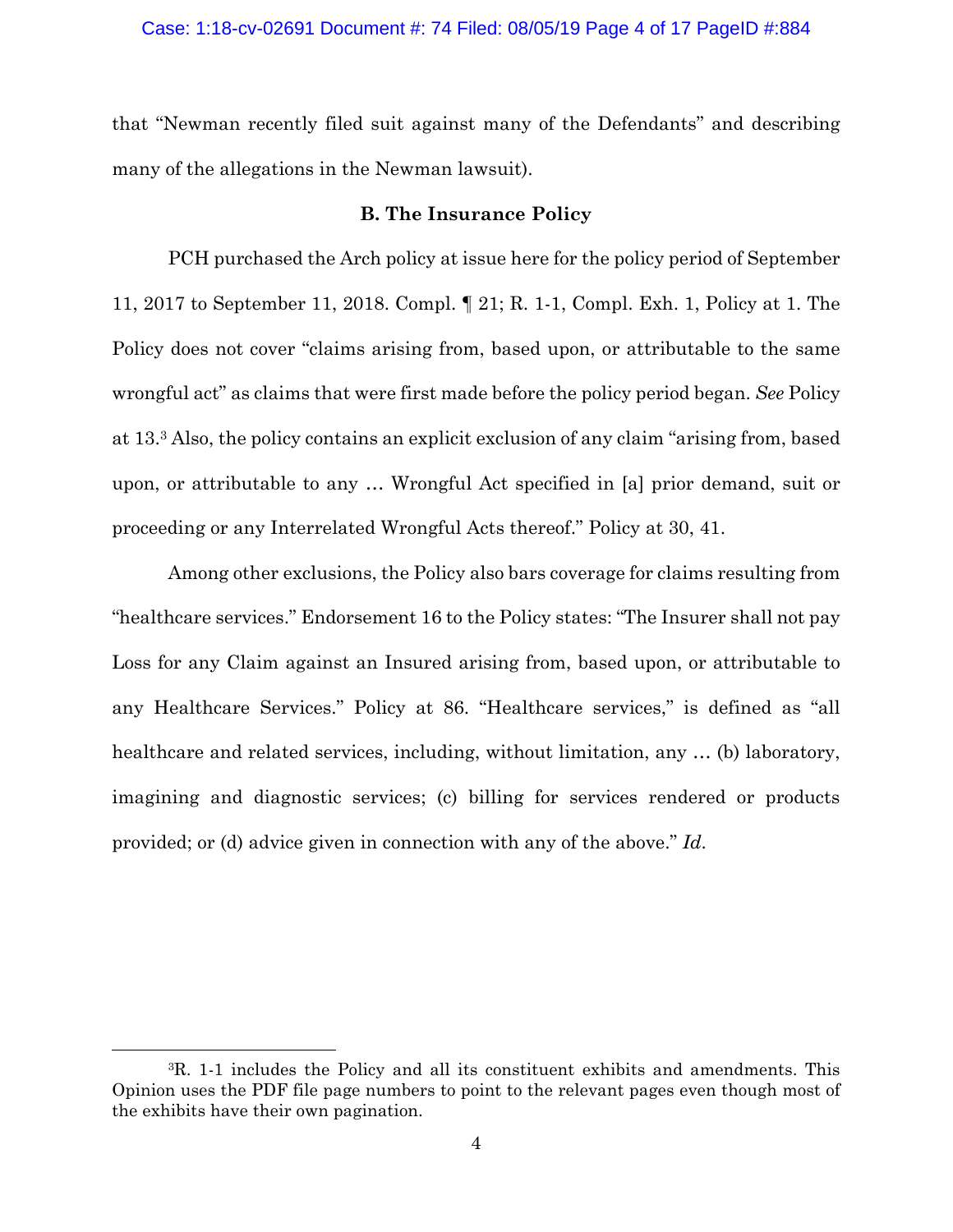# **II. Legal Standard**

## **A. Motion for Judgment on the Pleadings**

A party may move for judgment on the pleadings after the pleadings are closed. Fed. R. Civ. P. 12(c). A motion for judgment on the pleadings is subject to the same standard as a motion to dismiss under Rule 12(b)(6). *Hayes*, 670 F.3d at 813. In deciding a motion for judgment on the pleadings, the Court must accept all well-pled allegations as true and view the alleged facts in the light most favorable to the nonmoving party. *Id.* Judgment on the pleadings is proper "if it appears beyond doubt that the [non-moving party] cannot prove any set of facts" sufficient to support his claim for relief. *Id.* (cleaned up).4 The Court considers the pleadings alone, which consist of the complaint, the answer, and any documents attached as exhibits. *N. Ind. Gun & Outdoor Shows, Inc. v. City of South Bend*, 163 F.3d 449, 452 (7th Cir. 1998).

In evaluating an insurance-coverage dispute, the Court must "look to the allegations of the underlying complaint[]" to determine whether it "allege[s] facts within or *potentially* within policy coverage." *U.S. Fid. & Guar. Co. v. Wilkin Insulation Co.*, 578 N.E.2d 926, 930 (Ill. 1991) (emphasis in original). The insurer is liable to pay whenever the allegations in the complaint match the policy's coverage: "An insurer may not justifiably refuse to defend an action against its insured unless it is *clear* from the face of the underlying complaint[] that the allegations fail to state facts which bring the case within, or potentially within, the policy's coverage." *Id*.

 <sup>4</sup>This opinion uses (cleaned up) to indicate that internal quotation marks, alterations, and citations have been omitted from quotations. *See* Jack Metzler, *Cleaning Up Quotations*, 18 Journal of Appellate Practice and Process 143 (2017).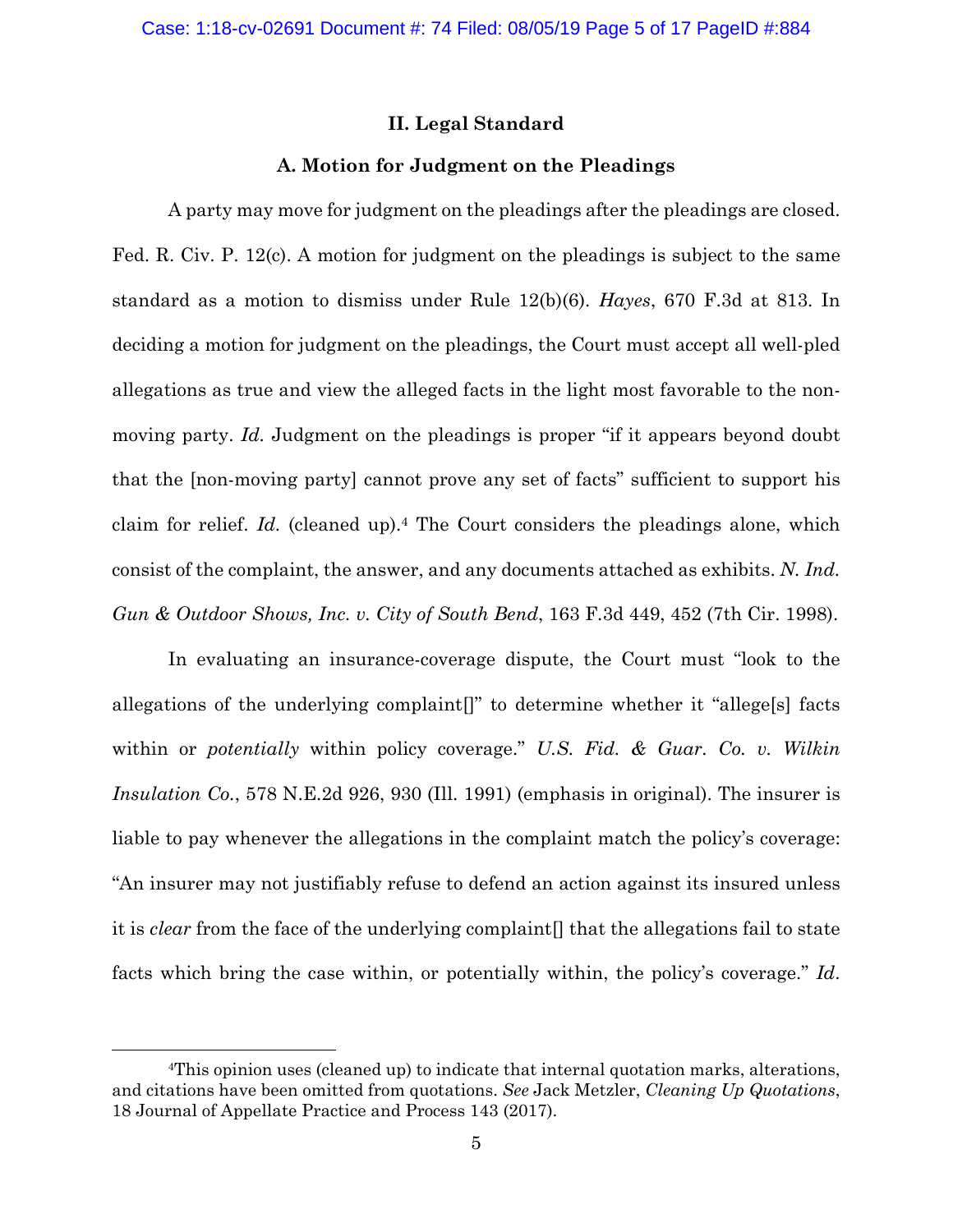Both the insurance policy and the underlying complaint "must be liberally construed in favor of the insured," and "all doubts and ambiguities must be resolved in favor of the insured." *Id*.

### **B. Motion to Dismiss**

Under Federal Rule of Civil Procedure 8(a)(2), a complaint generally need only include "a short and plain statement of the claim showing that the pleader is entitled to relief." Fed. R. Civ. P. 8(a)(2). This short and plain statement must "give the defendant fair notice of what the . . . claim is and the grounds upon which it rests." *Bell Atl. Corp. v. Twombly*, 550 U.S. 544, 555 (2007) (alteration in original) (internal quotation marks and citation omitted). The Seventh Circuit has explained that this rule "reflects a liberal notice pleading regime, which is intended to 'focus litigation on the merits of a claim' rather than on technicalities that might keep plaintiffs out of court." *Brooks v. Ross*, 578 F.3d 574, 580 (7th Cir. 2009) (quoting *Swierkiewicz v. Sorema N.A.*, 534 U.S. 506, 514 (2002)).

"A motion under Rule 12(b)(6) challenges the sufficiency of the complaint to state a claim upon which relief may be granted." *Hallinan v. Fraternal Order of Police of Chi. Lodge No. 7*, 570 F.3d 811, 820 (7th Cir. 2009). "[A] complaint must contain sufficient factual matter, accepted as true, to 'state a claim to relief that is plausible on its face.'" *Ashcroft v. Iqbal*, 556 U.S. 662, 678 (2009) (quoting *Twombly*, 550 U.S. at 570). These allegations "must be enough to raise a right to relief above the speculative level." *Twombly*, 550 U.S. at 555. The allegations that are entitled to the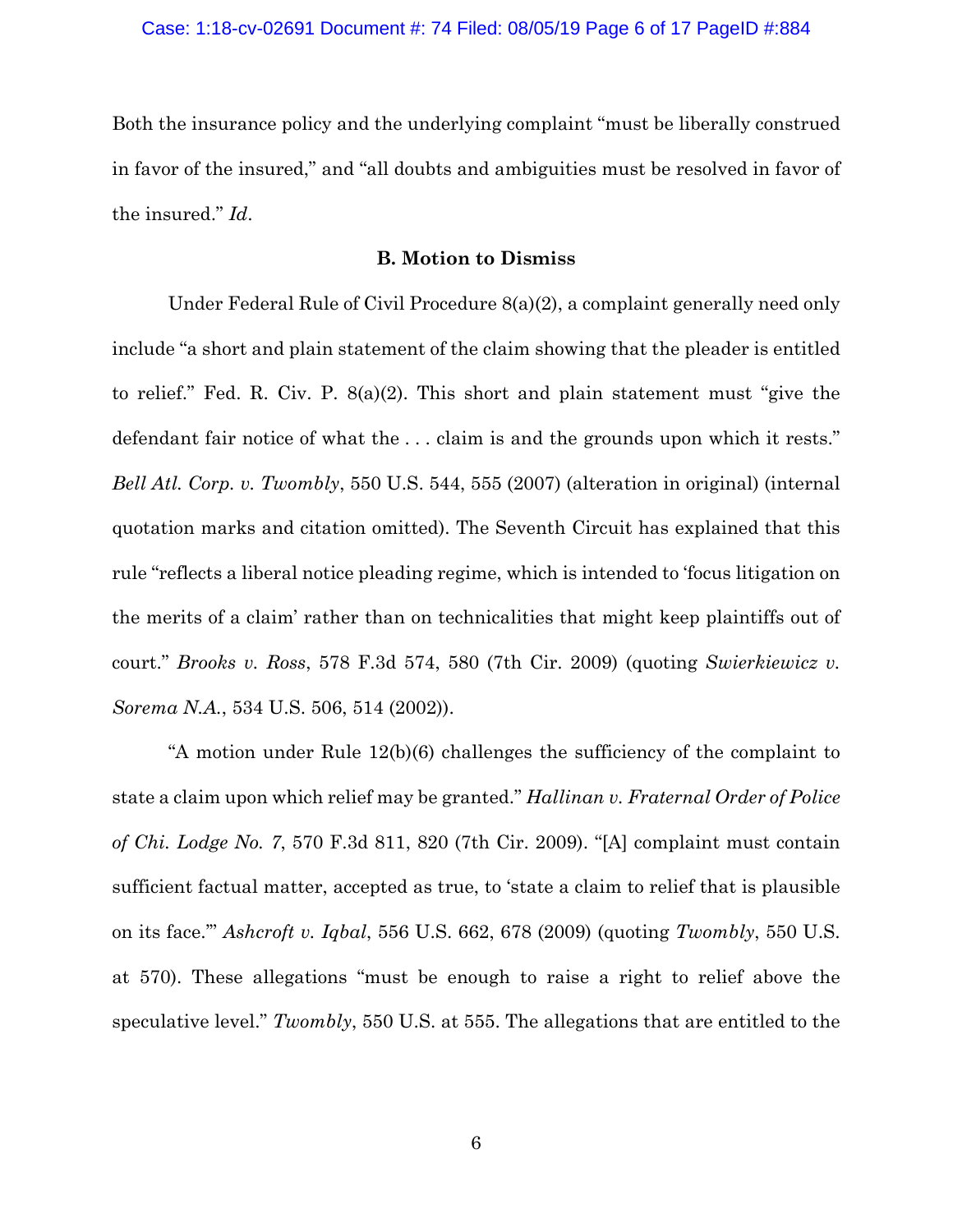assumption of truth are those that are factual, rather than mere legal conclusions. *Iqbal*, 556 U.S. at 678-79.

### **III. Analysis**

 The Court will evaluate each motion in turn, beginning with the cross-motions for judgment on the pleadings.

#### **A. Arch's Motion for Judgment on the Pleadings**

 Arch's motion for judgment on the pleadings includes various arguments on several of the counts brought in Arch's declaratory judgment complaint. *See* Pl.'s Mot. J. Pleadings. Because Arch is the clear winner on Counts 1, 4, and 5, as well as Counterclaim 1, as explained below, the Court need not evaluate Arch's arguments on Count 6. *See id*. at 14-15.

## **1. Counts 1 and 4**

Arch's primary argument in this case is that the Aetna lawsuit and the Newman lawsuit arise from the same claim, and that claim arose *before* the coverage period began. Count 1 of Arch's complaint asserts this argument, namely, that the Policy only covers claims that first arose during the policy period. Compl.  $\P$  52-58. Because the Second Amended Petition in the Newman Lawsuit was served on the PCH Defendants on August 7, 2017, Arch argues that it and any other claims based on the same acts—including the Aetna lawsuit—arose before the policy period and simply were not covered under the Policy. *Id*. (quoting Policy at 13 ("[A]ll Claims arising from, based upon, or attributable to the same Wrongful Act or Interrelated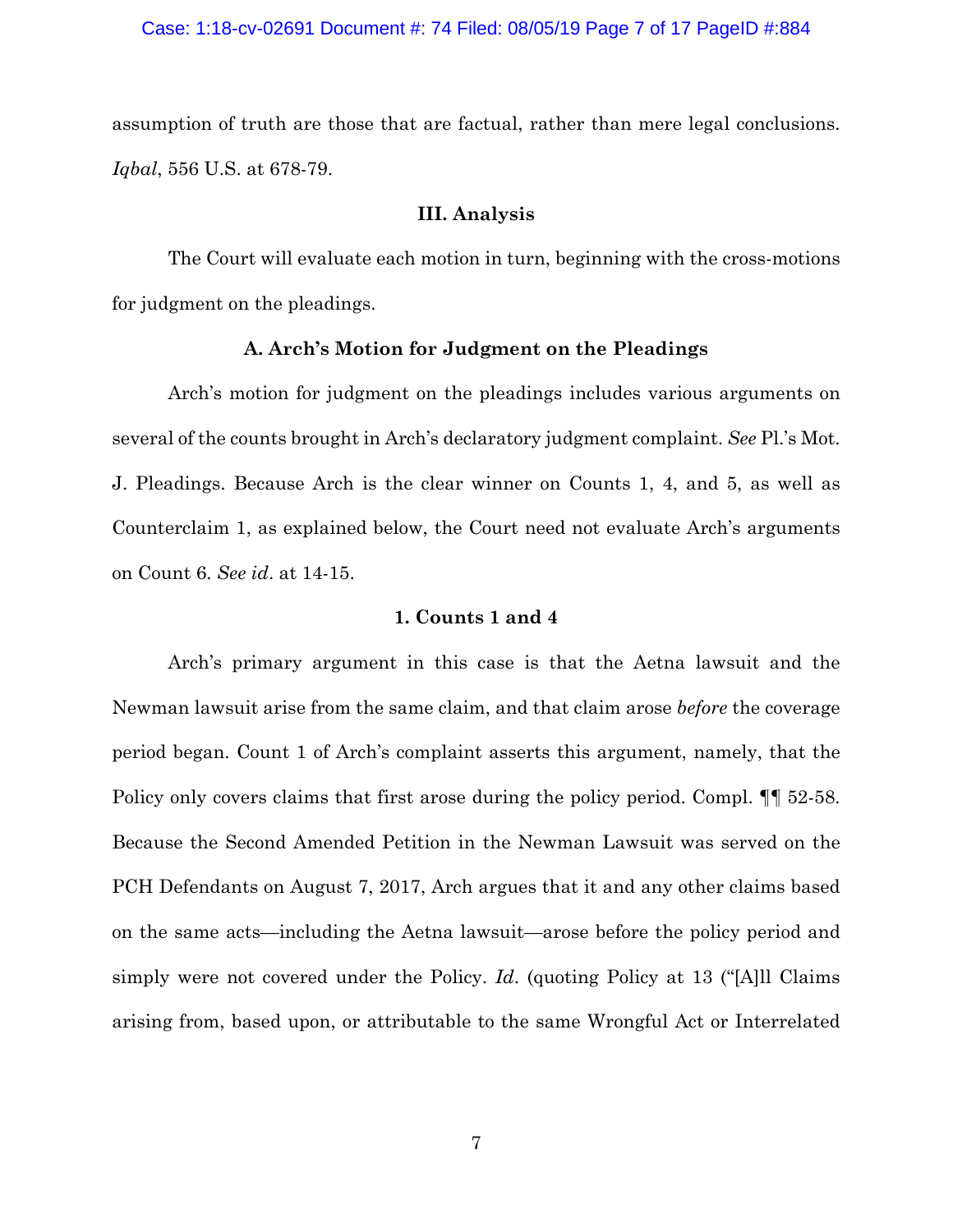#### Case: 1:18-cv-02691 Document #: 74 Filed: 08/05/19 Page 8 of 17 PageID #:884

Wrongful Acts shall be deemed a single Claim first made on the earliest date that … any of such Claims was made.") (emphasis omitted)).

Count 4 of the complaint is slightly different: it is based on an explicit provision in the Policy that excludes claims arising from pending and prior litigation. *Id*. ¶¶ 74- 78. The analysis is the same as under Count 1 for all practical purposes, however, in that the exclusion bars coverage of any claim "arising from, based upon, or attributable to any … Wrongful Act specified in [a] prior demand, suit or proceeding or any Interrelated Wrongful Acts thereof." *Id*. ¶ 75 (quoting Policy at 30, 41).

 Arch's motion for judgment on the pleadings echoes those arguments. Pl.'s Mot. J. Pleadings at 7-12. In response to Counts 1 and 4, PCH does *not* argue that the two lawsuits did not arise from the same interrelated or wrongful acts. *See* R. 56, Def.'s Resp. and Cross-Mot. at 8-11; *see also* R. 57, Pl.'s Reply and Resp. at 4 (noting PCH's silence on that point). Instead, PCH asserts an affirmative defense: Arch allegedly has waived the policy provisions undergirding Counts 1 and 4. Def.'s Resp. and Cross-Mot. at 8-11; *see also* R. 47, Def.'s Am. Answer at 41-42 (setting out PCH's sixth affirmative defense of waiver). PCH's theory is that because Arch did not uncover the Newman lawsuit in its underwriting process before selling the Policy to PCH, Arch waived its right to enforce policy provisions denying coverage to claims related to the Newman lawsuit. Def.'s Resp. and Cross-Mot. at 9-10.

In response, Arch correctly points out that contract provisions cannot be waived before a contract is in force. Pl.'s Reply and Resp. at 5-6 (citing *Cent*. *Contracting, Inc. v. Kenny Constr. Co.*, 2012 WL 832842, at \*4 (N.D. Ill. March 12,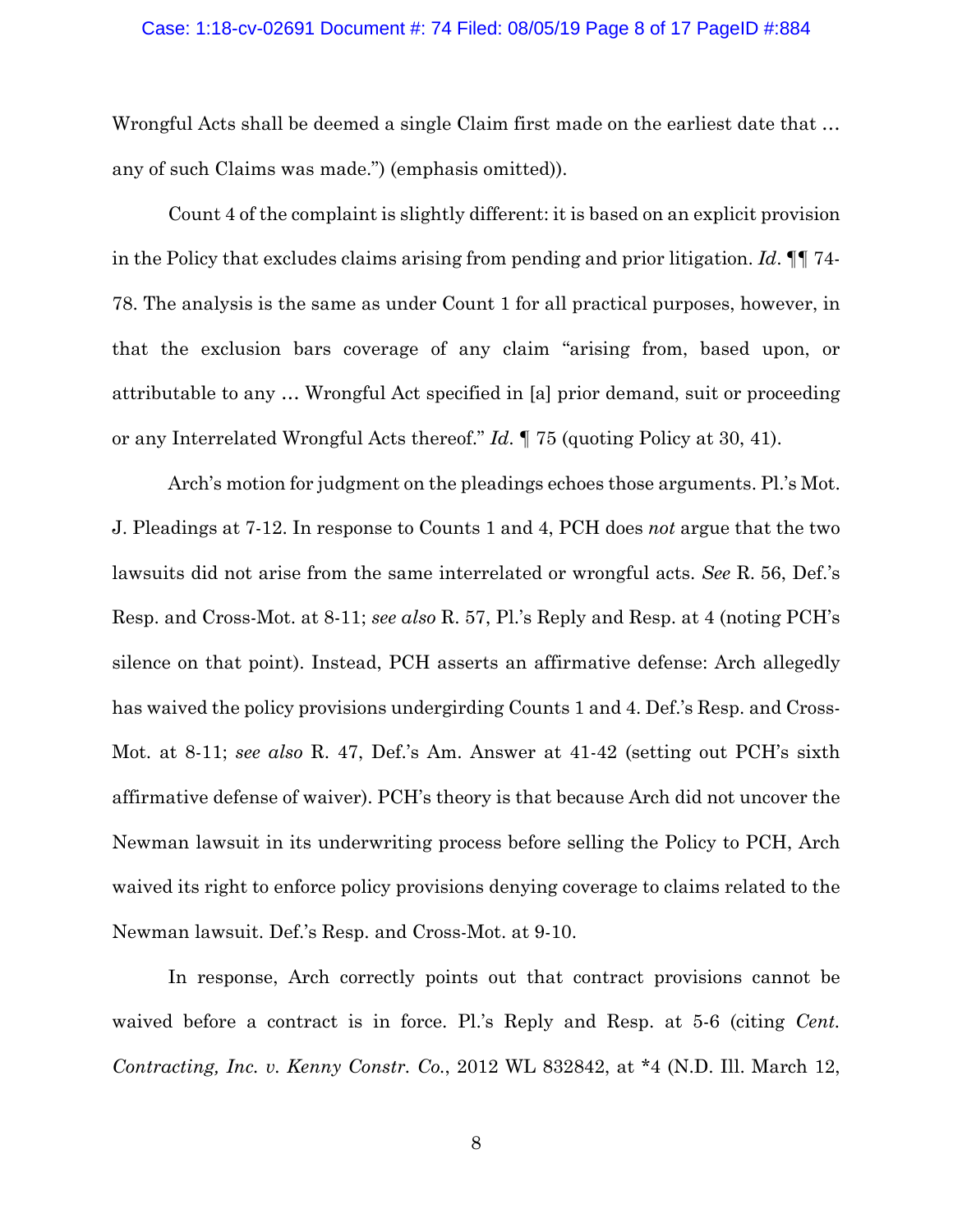#### Case: 1:18-cv-02691 Document #: 74 Filed: 08/05/19 Page 9 of 17 PageID #:884

2012) ("[D]iscovery regarding pre-contract communications and intent is irrelevant to waiver.")); *see also C-B Realty and Trading Corp. v. Chi. and N. W. Ry. Co.*, 682 N.E.2d 1136, 1142 (Ill. App. Ct. 1997) ("This court has found that a party can waive a contract provision by failing to object to its breach."); *Chi. Coll. of Osteopathic Med. v. George A. Fuller Co.*, 719 F.2d 1335, 1343 (7th Cir. 1983) ("A party to the contract may waive a condition precedent to performance on his part or a breach of contract provisions by conduct manifesting a continued recognition of the contract's existence after learning of the breach thereof."). And more broadly, it is worth noting that Arch's alleged failure to ask any questions about pending lawsuits is not necessarily in conflict with the Policy's exclusion of claims for prior or already-pending litigation. In fact, it is perfectly sensible that a potential insurer would not worry about documenting claims that would clearly fall outside the scope of its coverage.

Part of PCH's waiver theory is that Arch engaged in "post-loss" or "post-claim" underwriting, or "waiting until a claim has been filed to obtain information and make underwriting decisions which should have been made when the application was made, not after the policy was issued." Def.'s Resp. and Cross-Mot. at 10-11 (quoting *Lewis v. Equity Nat'l Life Ins. Co.*, 637 So.2d 183, 186 (Miss. 1994)). But as Arch points out, post-claim underwriting is not prohibited in Illinois. Pl.'s Reply and Resp. at 6-7 (quoting *Brandt v. Time Ins. Co.*, 704 N.E.2d 843, 846-47 (Ill. App. Ct. 1998) ("Illinois law imposes no duty on an insurer to conduct an independent investigation of insurability before issuing an insurance policy.")); *see also Commercial Life Ins. Co. v. Lone Star Life Ins. Co.*, 727 F. Supp. 467, 471 (N.D. Ill. 1989) ("An insurance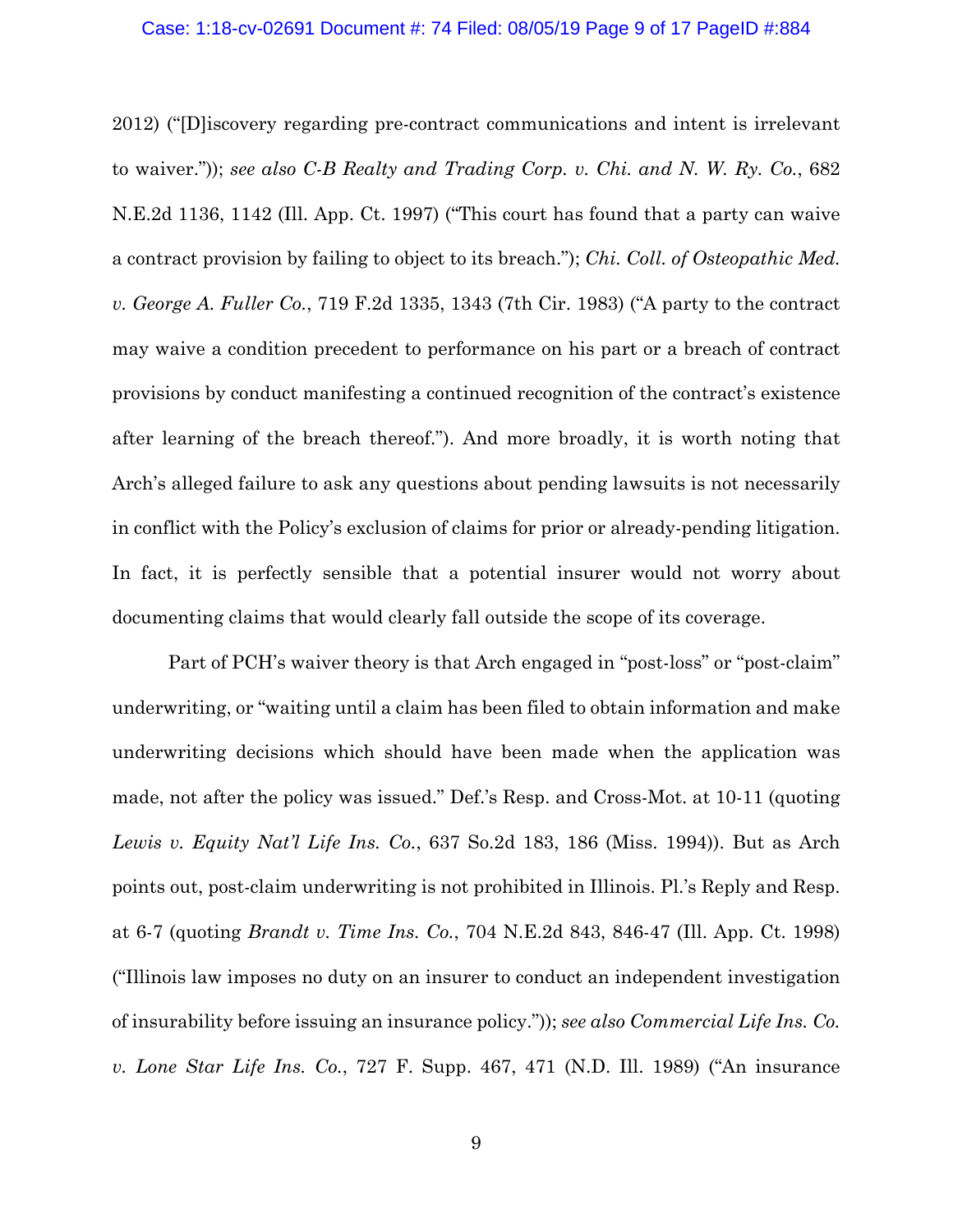#### Case: 1:18-cv-02691 Document #: 74 Filed: 08/05/19 Page 10 of 17 PageID #:884

company has the right to rely on the truthfulness of the answers given by an insurance applicant."); *Apolskis v. Concord Life Ins. Co.*, 445 F.2d 31, 36 (7th Cir. 1971) ("An insurance company need not make any independent investigation and may rely on the truthfulness of answers contained in an insurance application at least if there is nothing to put it on notice that certain answers may be false."). And in any case, it is hard to see why this coverage decision by Arch is one that "should have been made when the application was made." *Lewis*, 637 So.2d at 186. As explained above, the Policy clearly excludes claims made before the coverage period began, so there is no reason to think that knowing about the Newman lawsuit would have changed Arch's decision to issue the Policy. Even an Arch underwriter who knew about the Newman lawsuit could reasonably have assumed it would not be covered under any policy that was eventually issued.

 In the course of briefing, PCH also touched upon another defense to Counts 1 and 4: the "eight-corners rule." R. 63, Def.'s Reply at 9-13. The eight-corners rule requires a court adjudicating coverage disputes to "compare [only] the four corners of the underlying complaint with the four corners of the insurance contract and determine whether the facts alleged in the underlying complaint fall within, or potentially within, the insurance policy's coverage." *Farmers Auto. Ins. Ass'n v. Country Mut. Ins. Co.*, 722 N.E.2d 1228, 1232 (Ill. App. Ct. 2000). PCH's argument here is that the underlying complaint does not discuss the Newman lawsuit—or at least that it does not provide *enough* information about the Newman lawsuit—so the Court cannot take the Newman lawsuit into account in determining Arch's potential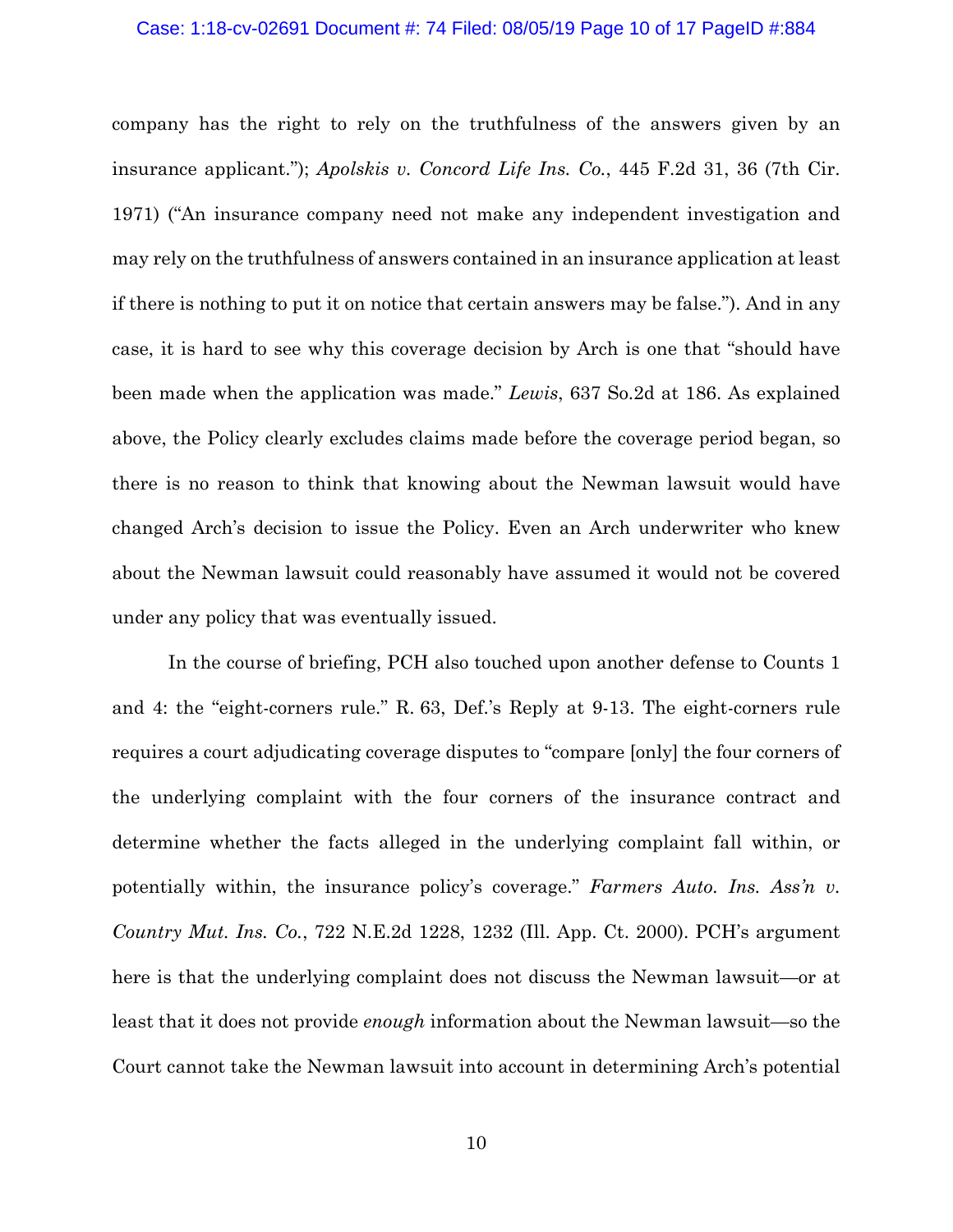#### Case: 1:18-cv-02691 Document #: 74 Filed: 08/05/19 Page 11 of 17 PageID #:884

liability. *See* Def.'s Reply at 11-13; R. 71, Def.'s Rebutter at 2-4. As Arch points out, however, Illinois courts only apply the eight-corners rule to bar evidence that "tend[s] to determine an ultimate issue in the underlying proceeding." *Landmark Am. Ins. Co. v. Hilger*, 838 F.3d 821, 825 (7th Cir. 2016) (cleaned up) (citing *Pekin Ins. Co. v. Wilson*, 930 N.E.2d 1011, 1020-21 (Ill. 2010)); R 70, Pl.'s Sur-Reply at 4-5.

To be clear, the Newman lawsuit *is* mentioned in the underlying complaint. Underlying Compl. ¶¶ 141-143 (explaining that "Newman recently filed suit against many of the Defendants" and describing many of the allegations in the Newman lawsuit). PCH's response to that fact is that the underlying complaint does not contain *enough* information on the underlying lawsuit. Def.'s Rebutter at 2-3. PCH would prefer that technical information on the Newman lawsuit be included information on where and when the case was filed, or a case number, such that a party reading the complaint would have "sufficient information to locate and defend the suit." *See id*. PCH argues that that type of information is necessary because it is the information that would be required to give an insurance company "actual notice" of a lawsuit. *Id*. at 2 (quoting *Cincinnati Cos. v. W. Am. Ins. Co.*, 701 N.E.2d 499, 505 (Ill. 1998)). But it fails to explain why that standard would be applicable here, where no party involved is being asked to locate or defend the Newman lawsuit.

In any case, by PCH's own account, the only information about the Newman lawsuit that the Court needs to determine liability here are two things: (1) whether the lawsuit began before the Policy period; and (2) whether it is "interrelated to the claim or suit submitted for coverage." Def.'s Rebutter at 2. On the second point, PCH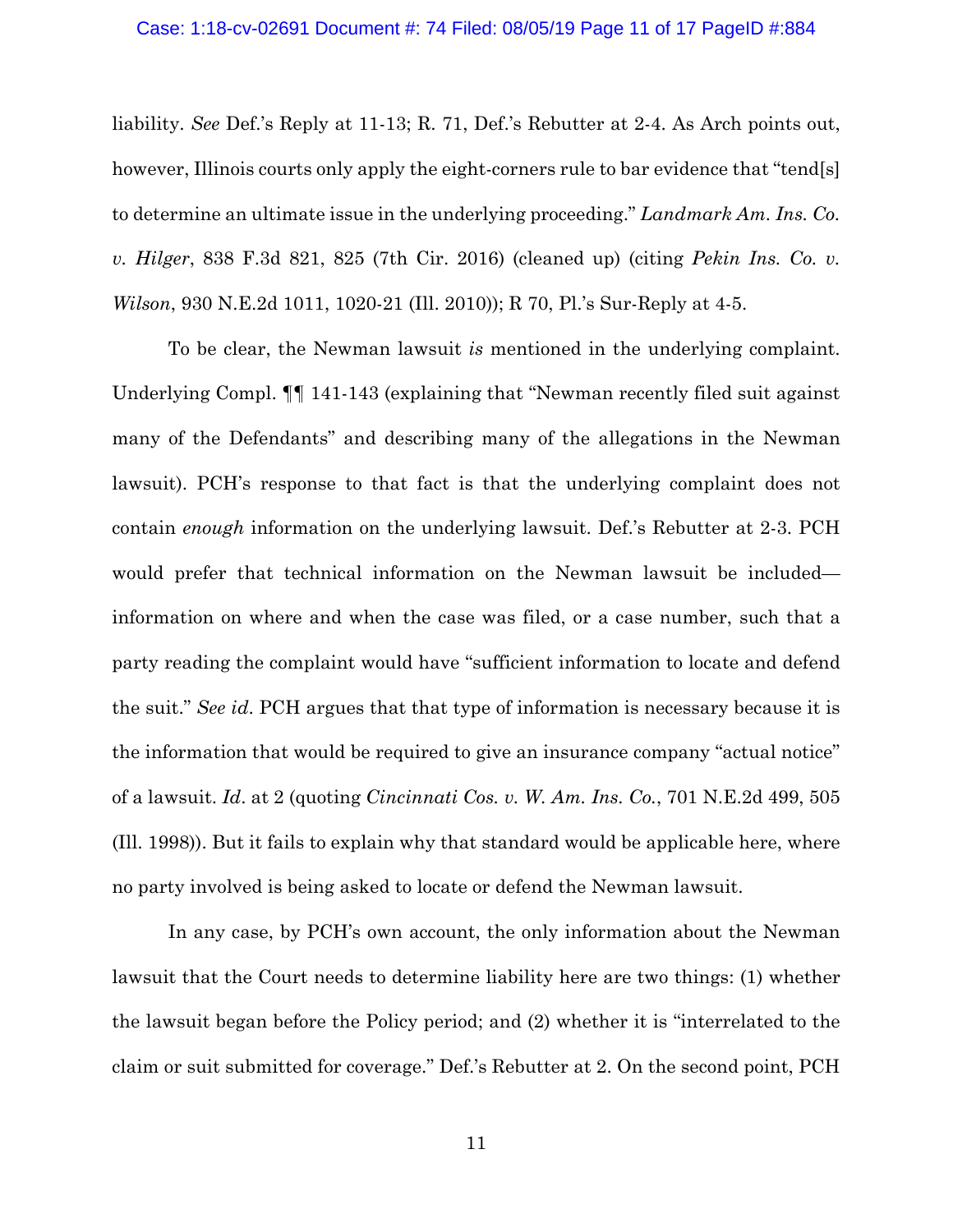#### Case: 1:18-cv-02691 Document #: 74 Filed: 08/05/19 Page 12 of 17 PageID #:884

has never argued that the two claims are *not* interrelated, so this Court need not even undertake that inquiry. On the first, the date that the Newman lawsuit began is simply not an ultimate issue in the *Aetna* lawsuit—and PCH does not argue that it is—even assuming that there is not enough information in the underlying complaint to determine it.<sup>5</sup> So the eight-corners rule does not apply here. The Court grants judgment to Arch on Counts 1 and 4.

### **2. Count 5**

 Arch also moves for judgment on Count 5, which alleges that the healthcare services exclusion in the Policy bars coverage. Endorsement 16 to the Policy states: "The Insurer shall not pay Loss for any Claim against an Insured arising from, based upon, or attributable to any Healthcare Services." Policy at 86. "Healthcare services," in turn, is defined as "all healthcare and related services, including, without limitation, any … (b) laboratory, imagining and diagnostic services; (c) billing for services rendered or products provided; or (d) advice given in connection with any of the above." *Id*. Arch argues that the Aetna lawsuit arises out of "laboratory services, billing for laboratory services, and advice given in connection with these services." Pl.'s Mot. J. Pleadings at 13-14. PCH does not really argue that the Aetna lawsuit is outside the plain text of the healthcare services exclusion. Def.'s Resp. and Cross-

 <sup>5</sup>Of course, in the context of a motion for judgment on the pleadings, the Court is limited to analysis of the pleadings in the case. *See Pekin*, 930 N.E.2d at 1021-21 (pointing out this caveat in the state-court declaratory judgment context). But the Second Amended Petition in the Newman lawsuit, stamped as filed on August 7, 2017—before the coverage period began—is attached to the pleadings themselves. Second Am. Pet. in Newman Lawsuit at 1. Fed. R. Civ. P. 10(c) ("A copy of a written instrument that is an exhibit to a pleading is part of the pleading for all purposes."); *N. Ind. Gun & Outdoor Shows, Inc.*, 163 F.3d at 452.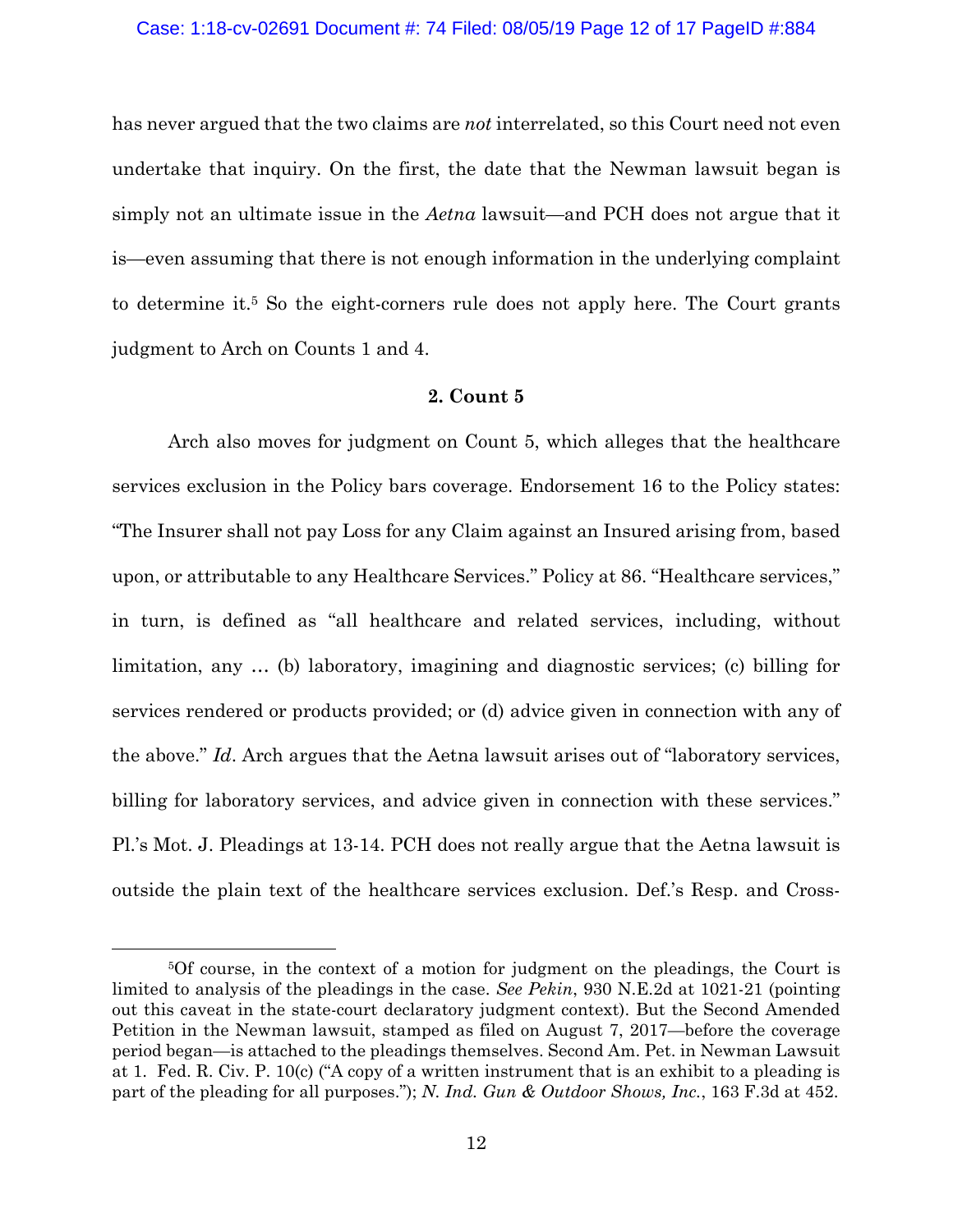#### Case: 1:18-cv-02691 Document #: 74 Filed: 08/05/19 Page 13 of 17 PageID #:884

Mot. at 11-12. Instead, PCH argues that interpreting the provisions to cover the Aetna lawsuit "would render coverage under the Policy illusory." *Id*. (citing *Aetna Cas. and Sur. Co. v. O'Rourke Bros., Inc.*, 776 N.E.2d 588, 593 (Ill. App. Ct. 2002); *Am. States Ins. Co. v. Koloms*, 687 N.E.2d 72, 79 (1997)).

 An illusory promise is one that "appears to be a promise, but on closer examination reveals that the promisor has not promised to do anything." *W.E. Erickson Const., Inc. v. Chi. Title Ins. Co.*, 641 N.E.2d 861, 864 (Ill. App. Ct. 1994). A policy is not illusory simply because it does not provide coverage against some category of injuries: "The policy need not provide coverage against all possible liabilities; if it provides coverage against some, the policy is not illusory." *Nicor, Inc. v. Assoc. Elec. & Gas. Ins. Ltd.*, 841 N.E.2d 78, 86 (Ill. 2005).

 Here, Arch argues that even reading the healthcare services exclusion broadly, there are many conceivable circumstances under which the Policy would still provide coverage. For example, Arch alleges that there would be coverage "if an insured is alleged to have breached its fiduciary duty to the company." Pl.'s Reply and Resp. at 8. PCH does not argue—despite voluminous briefing—that such a scenario would *not*  be covered. And that makes sense. Even a physician—whose profession may in many ways revolve around healthcare services—could breach her fiduciary duty to a hospital company without actually performing any healthcare services at all. The most sensible explanation for the exclusion is that the Policy is a narrow one—it simply does not cover the many possible liabilities that could arise from PCH's healthcare services. The contract language must control.

13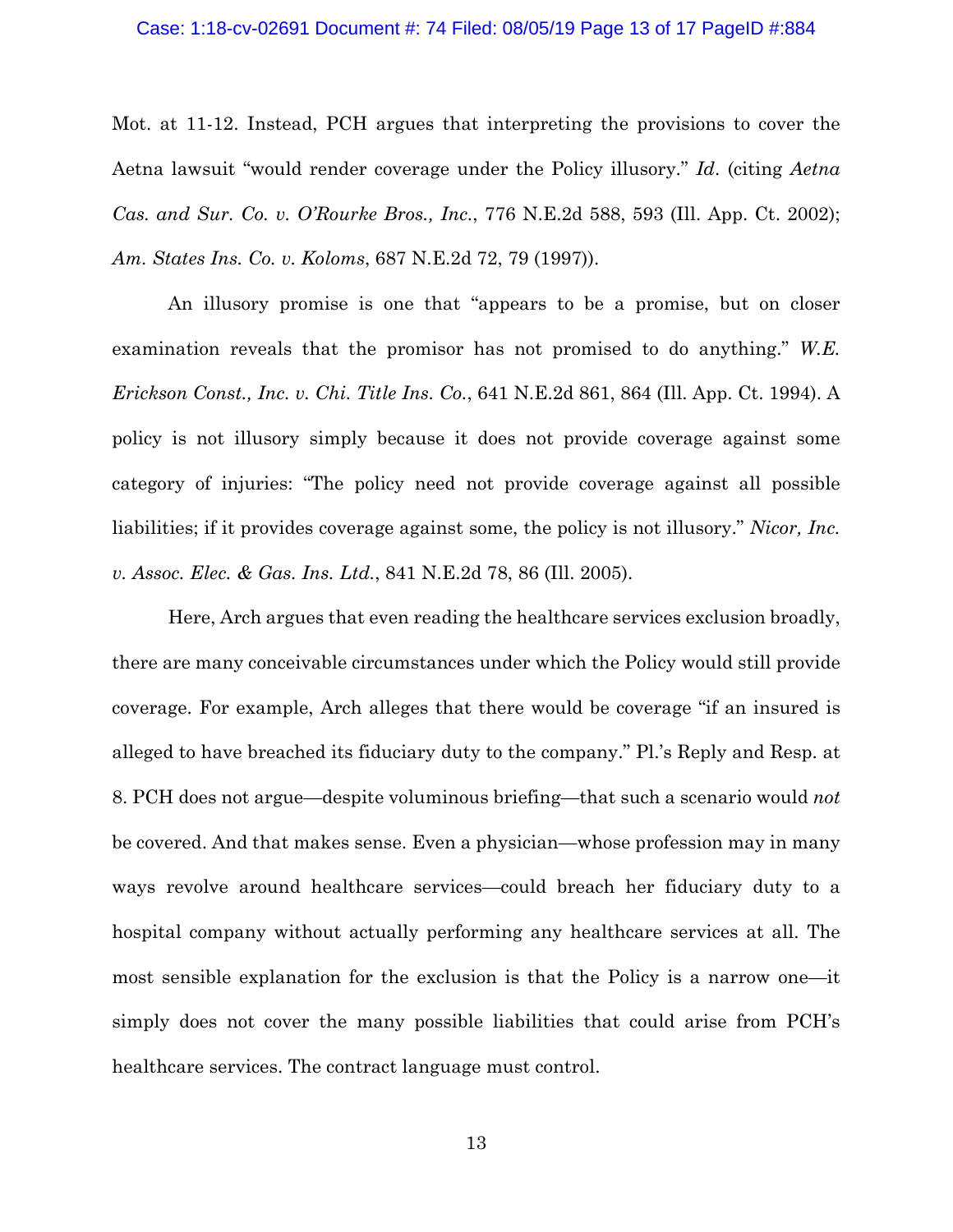#### Case: 1:18-cv-02691 Document #: 74 Filed: 08/05/19 Page 14 of 17 PageID #:884

 PCH makes two additional shaky arguments. First, it argues that cases evaluating illusoriness of *professional services* exclusions cannot be considered here. *See* Def.'s Reply at 13 ("While Arch makes a fine theoretical argument about *professional services*, Arch has nothing to say in the face of the assertion that the *Healthcare Services* Exclusion renders coverage illusory to these *healthcare services*  defendants.") (emphasis in original) (citing Pl.'s Reply and Resp. at 9). But Arch does not attempt to "shift the Policy language discussion" away from the healthcare services exclusion, as PCH claims it does. *See* Def.'s Reply at 13. It simply analogizes the healthcare services exclusion in this Policy to professional services exclusions in other policies—a reasonable thing to do. *See* Pl.'s Reply and Resp. at 8-9 (citing *Neighborhood Housing Serv. of Am., Inc. v. Turner-Ridley*, 742 F. Supp. 2d 964, 973 (N.D. Ind. 2010) ("As such, while the professional services exclusion excludes some D&O coverage, it does not exclude all D&O coverage.").

 PCH is also wrong in its assertion that Arch "attempts to shift the discussion away from D&O policies, such as the one at bar, to E&O policies." Def.'s Reply at 13- 14. In reality, Arch seems to be attempting to do the opposite and *keep* the focus on D&O policies. *See* Pl.'s Reply and Resp. at 8-9 ("Importantly, the Policy is a D&O policy and provides D&O coverage. It is not an E&O policy."). Arch mentions PCH's E&O coverage in a single footnote in its briefing, in an attempt to differentiate a related dispute about PCH's E&O coverage. *See* Pl.'s Reply and Resp. at 9 n.5. PCH's argument that Arch is attempting to shift attention *away* from the D&O coverage at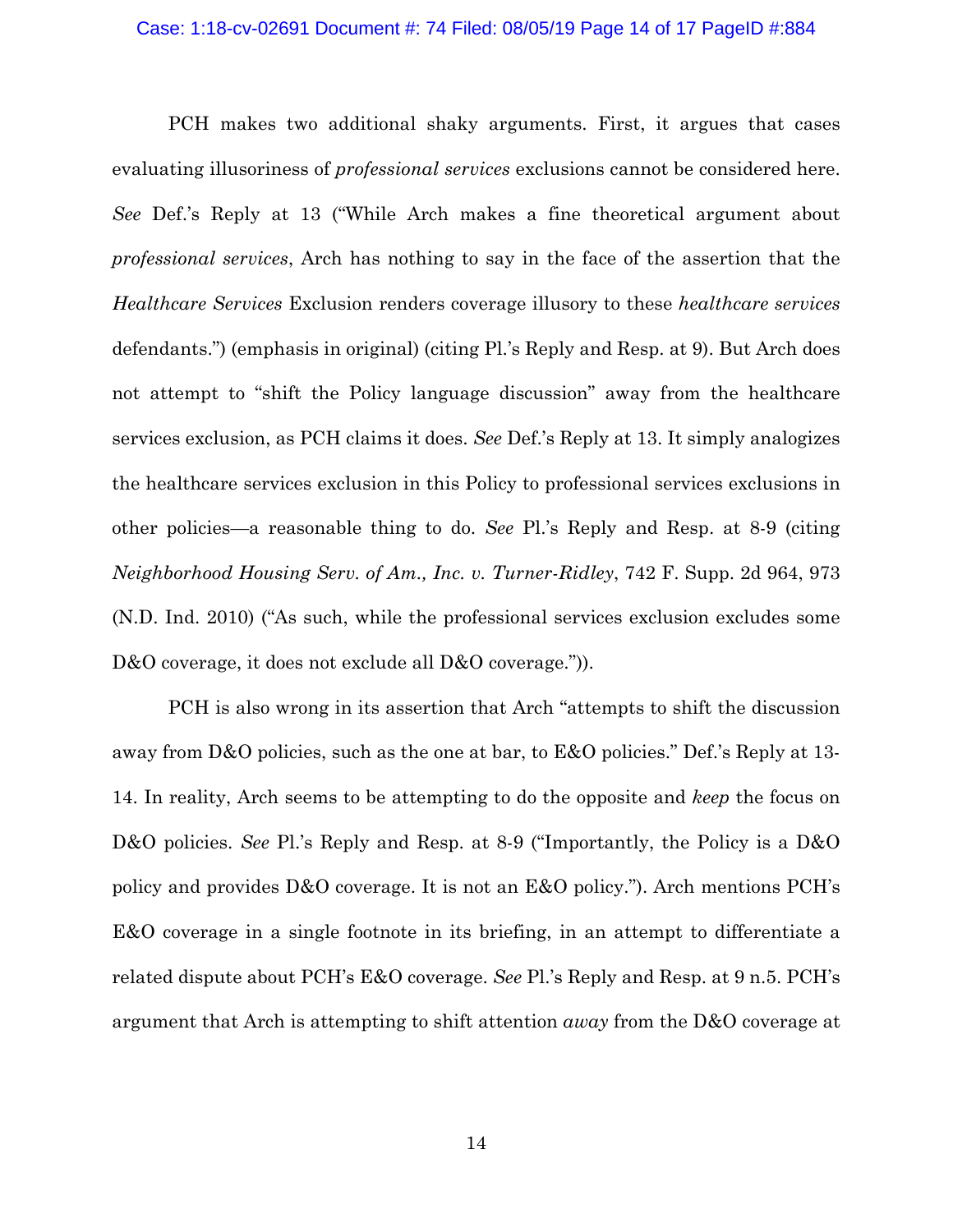#### Case: 1:18-cv-02691 Document #: 74 Filed: 08/05/19 Page 15 of 17 PageID #:884

issue here is a mischaracterization of Arch's brief argument attempting to ensure that the focus *stays* on D&O coverage.

### **3. Counterclaim 1**

 Arch's motion also seeks summary judgment against PCH's Counterclaim 1, which alleges that Arch's refusal to cover the Aetna lawsuit amounts to a breach of contract. Pl.'s Mot. J. Pleadings at 2, 7; Am. Counterclaim ¶¶ 1-15. Arch argues that its refusal to cover the Aetna lawsuit and its filing of this declaratory judgment action cannot amount to a breach of contract, because "the duty to defend is suspended upon [the insurer's] filing for a declaratory judgment that there is no coverage." Arch Reply and Resp. at 19 (quoting *Those Certain Underwriters at Lloyd's v. Prof'l Underwriters Agency, Inc.*, 848 N.E.2d 597, 601 (Ill. App. Ct. 2006)) (cleaned up). PCH does not allege that Arch breached the insurance contract in any way except in its refusal to cover the Aetna lawsuit thus far. *See* Am. Counterclaim ¶¶ 1-15. So on the pleadings, there has been no conduct by Arch that could amount to a breach of contract.

# **B. PCH's Motion for Judgment on the Pleadings**

Because Arch prevails on the issue of coverage, there is no need to discuss PCH's motion for judgment on the pleadings as it relates to Arch's declaratory judgment claims. PCH's motion must also be denied on PCH's Counterclaim 1 for the reasons explained above: First, and fundamentally, Arch is not liable for coverage of the Aetna lawsuit. And second, to the extent PCH intended to allege an actual breach of contract—and not just a claim for declaratory judgment on the issue of coverage— Arch's duty to defend was suspended when it filed the declaratory judgment suit.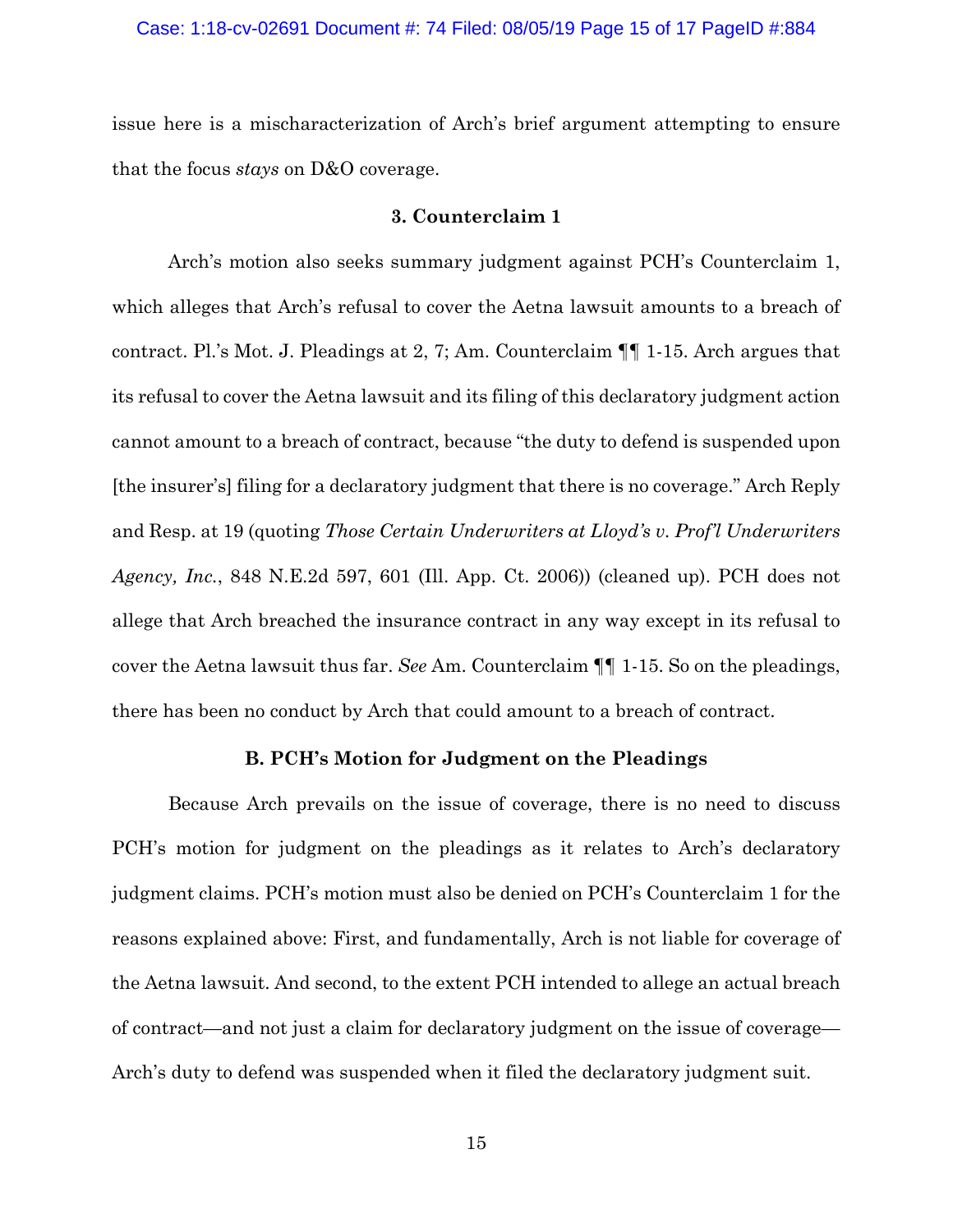### **C. Arch's Motion to Dismiss**

 PCH's Counterclaim 2 seeks damages under 215 ILCS 5/155 for "vexatious and unreasonable" conduct by Arch. Am. Counterclaim at ¶¶ 16-20. Arch moves to dismiss it, arguing that PCH alleges no facts to suggest that Arch's conduct was in any way improper. Mot. Dismiss at 3-6. A claim under § 155 requires more than a simple denial of coverage, especially where the denial of coverage is reasonable or there is at least a *bona fide* dispute about it. *See Golden Rule Ins. Co. v. Schwartz*, 786 N.E.2d 1010, 1018 (Ill. 2003); *Clayton v. Millers First Ins. Cos.*, 892 N.E.2d 613, 620 (Ill. App. Ct. 2008). PCH's argument in response simply points back to the allegations in Counterclaim 2 and asserts that "Arch has failed and refused to pay the claim or to provide a reasonable and accurate explanation of the basis in the Policy or applicable law for such failure and refusal to pay the amount due." Def.'s Resp. and Cross-Mot. at 15. There are no other allegations in the Counterclaim, let alone specific facts about any egregious conduct by Arch. That is not enough to plead a claim under § 155, especially in a case like this one, where there are several *bona fide* disputes about coverage and the plaintiff filed a declaratory judgment action setting out those disputes. Plus, as described above, several of Arch's arguments are winning ones. Counterclaim 2 must be dismissed.

# **IV. Conclusion**

 For the reasons provided above, Arch's motion for judgment on the pleadings, R. 34, is granted as to Counts 1, 4, and 5 of the complaint, as well as Counterclaim 1. Arch's motion to dismiss Counterclaim 2, R. 35, is also granted. PCH's cross-motion for judgment on the pleadings, R. 56, is denied. A declaratory judgment will be